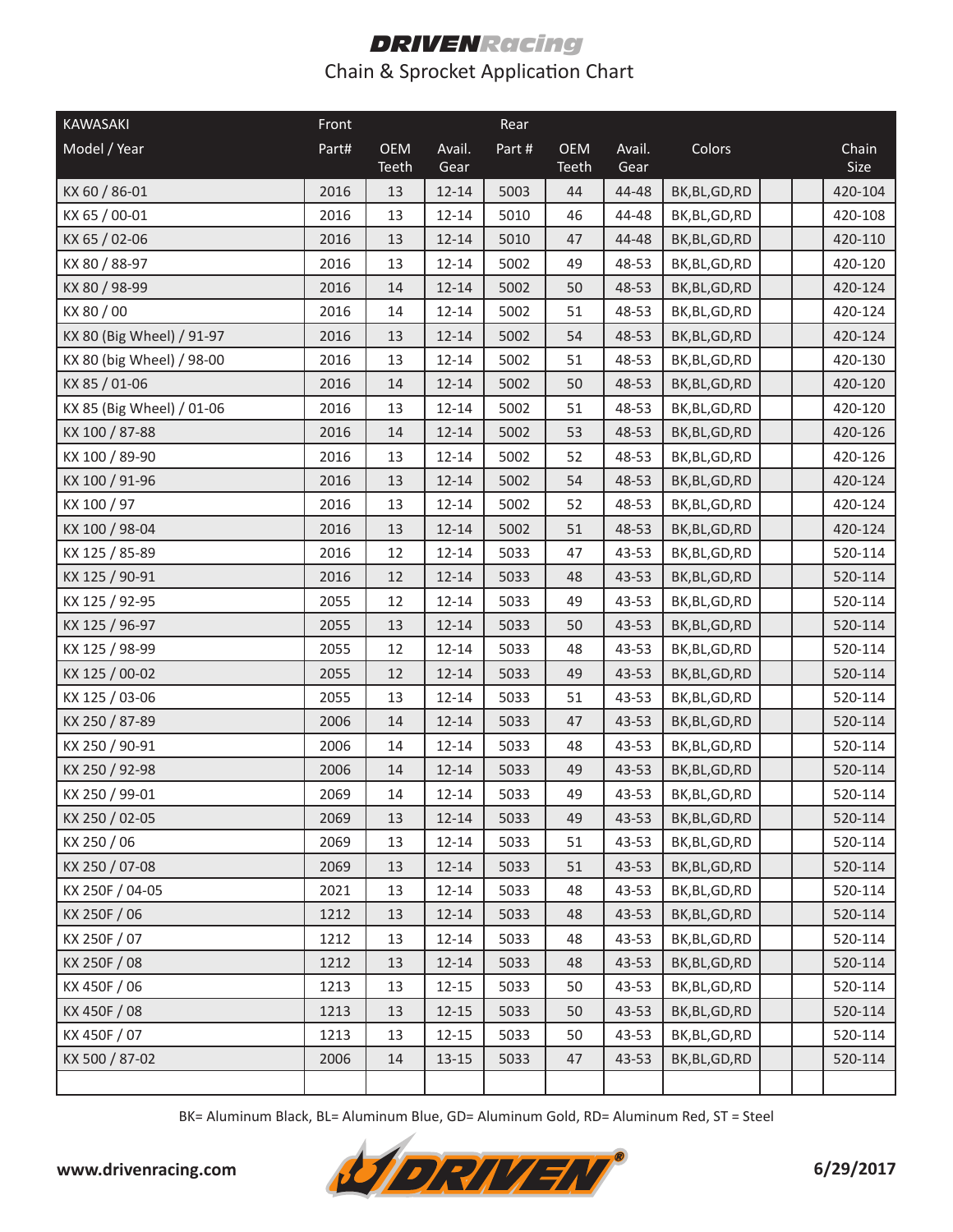| KAWASAKI                   | Front |                     |                | Rear  |                     |                |                |           |               |
|----------------------------|-------|---------------------|----------------|-------|---------------------|----------------|----------------|-----------|---------------|
| Model / Year               | Part# | <b>OEM</b><br>Teeth | Avail.<br>Gear | Part# | <b>OEM</b><br>Teeth | Avail.<br>Gear | Colors         |           | Chain<br>Size |
| KLX 100 / 03               |       | 14                  |                |       | 37                  |                |                |           | 420-88        |
| KLX 110 / 04-06            |       | 14                  |                |       | 33                  |                |                |           | 420-86        |
| KDX 125 / 90-94            |       | 15                  |                | 5033  | 52                  | 43-53          | BK, BL, GD, RD |           | 428-          |
| KDX 200 / 84-88            | 2006  | 13                  | $13 - 15$      | 5033  | 48                  | 43-53          | BK, BL, GD, RD |           | 520-112       |
| KDX 200 / 89-98            | 2006  | 13                  | $13 - 15$      | 5033  | 47                  | 43-53          | BK, BL, GD, RD |           | 520-112       |
| KDX 220 / 97-04            | 2006  | 13                  | $13 - 15$      | 5033  | 47                  | 43-53          | BK, BL, GD, RD |           | 520-108       |
| KDX 250 / 91-94            | 2006  | 14                  | $13 - 15$      | 5033  | 48                  | 43-53          | BK, BL, GD, RD |           | 520-112       |
| KLX 250 / 94-96 (KLX 250R) | 2006  | 14                  | $13 - 15$      | 5033  | 50                  | 43-53          | BK, BL, GD, RD |           | 520-108       |
| KLX 250 / 94-98            | 2006  | 14                  | $13 - 15$      | 5033  | 42                  | 43-53          | BK, BL, GD, RD |           | 520-108       |
| KLX 300 / 97-02            | 2006  | 14                  | $13 - 15$      | 5033  | 50                  | 43-53          | BK, BL, GD, RD |           | 520-110       |
| KLX 300 / 03-05            | 1007  | 14                  | $14 - 17$      | 5033  | 50                  | 43-53          | BK, BL, GD, RD |           | 520-110       |
| KXF 400 / 2003             |       | 14                  |                |       | 40                  |                | BK, BL, GD, RD |           | 520           |
| KLX 450R / 08              | 1213  |                     | $12 - 15$      | 5033  |                     | 43-53          | BK, BL, GD, RD |           | 520           |
| KL 250 / 84-00 (KLR-250)   | 1044  | 15                  | $14 - 16$      | 5018  | 44                  | 39-45          | BK, BL, GD, RD |           | 520-104       |
| KLX 250S / 06-07           | 1044  | 14                  | 13-16          | 5033  | 42                  | 42-53          | BK, BL, GD, RD |           | 520-106       |
| KLX 250S / 09-10           | 1044  | 13                  | 13-16          | 5033  | 42                  | 42-53          | BK, BL, GD, RD |           | 520-106       |
| KLX 250SF / 09-10          | 1044  | 13                  | $13 - 16$      | 5033  | 39                  | 42-53          | BK, BL, GD, RD |           | 520-104       |
|                            |       |                     |                |       |                     |                |                |           |               |
| EL 250 / 93-96             | 1044  | 14                  |                | 5008  | 44                  | 42-51          | BK, BL, GD, RD | <b>ST</b> | 520-112       |
| EX 250 / 88-96 (GPX-250R)  | 1044  | 14                  | 14-16          | 5008  | 45                  | 42-51          | BK, BL, GD, RD | <b>ST</b> | 520-106       |
| EX 250 / 90-93 (ZZR-250)   | 1044  | 14                  | $14 - 16$      | 5008  | 47                  | 42-51          | BK, BL, GD, RD | <b>ST</b> | 520-106       |
| EX 250 / 98-07             | 1044  | 14                  | $14 - 15$      | 5008  | 45                  | 42-51          | BK, BL, GD, RD | <b>ST</b> | 520-106       |
| EX 250 / 08-12             | 1098  | 14                  | $13 - 15$      | 5008  | 45                  | 43-51          | BK, BL, GD, RD | <b>ST</b> | 520-106       |
| EX 300 / 13-15             | 1098  | 14                  | $13 - 15$      | 5008  | 42                  | 42-51          | BK, BL, GD, RD | <b>ST</b> | 520-106       |
| EN 500 / 96-05             | 1007  | 16                  | $14 - 17$      | 5018  | 42                  | 39-45          | BK, BL, GD, RD | <b>ST</b> | 520-110       |
| EX 500 / 87-93 (GPZ 500S)  | 1007  | 16                  | $15 - 17$      | 5008  | 42                  | 41-50          | BK, BL, GD, RD | <b>ST</b> | 520-104       |
| EX 500 / 94-05 (GPZ 500S)  | 1007  | 16                  | $15-17$        | 5008  | 41                  | 41-50          | BK, BL, GD, RD | <b>ST</b> | 520-104       |
|                            |       |                     |                |       |                     |                |                |           |               |
| ZR 550 / 83-86 (Z 550F)    | 1004  | 16                  | $14 - 16$      | 5063  | 38                  | 39-48          | BK, BL, GD, RD | <b>ST</b> | 530-104       |
| ZR 550 / 91-00             | 1007  | 16                  | $15 - 17$      | 5008  | 38                  | 41-50          | BK, BL, GD, RD | <b>ST</b> | 520-106       |
| ZX 550 / 83-90 (GPZ 550)   | 1007  | 16                  | $15 - 17$      | 5063  | 38                  | 39-49          | BK, BL, GD, RD | <b>ST</b> | 520-104       |
| KL 600 / 84-90 (KLR 600)   | 1044  | 15                  | $14 - 15$      |       |                     |                |                |           | 520-104       |
|                            |       |                     |                |       |                     |                |                |           |               |
| ZX 600 / 85-90 (GPZ 600R)  | 1007  | 15                  | 14-16          | 5008  | 39                  | 39-48          | BK, BL, GD, RD | <b>ST</b> | 530-102       |
| <b>Steel Sprockets</b>     |       |                     |                | 5008  |                     | 39-42          |                |           |               |
|                            |       |                     |                |       |                     |                |                |           |               |
| ZX 600 / 88-96 (GPX 600R)  | 1007  | 15                  | 14-16          | 5008  | 39                  | 43-48          | BK, BL, GD, RD | <b>ST</b> | 530-102       |
| <b>Steel Sprockets</b>     | 1007  |                     |                | 5008  |                     | 39-48          |                |           |               |
|                            |       |                     |                |       |                     |                |                |           |               |

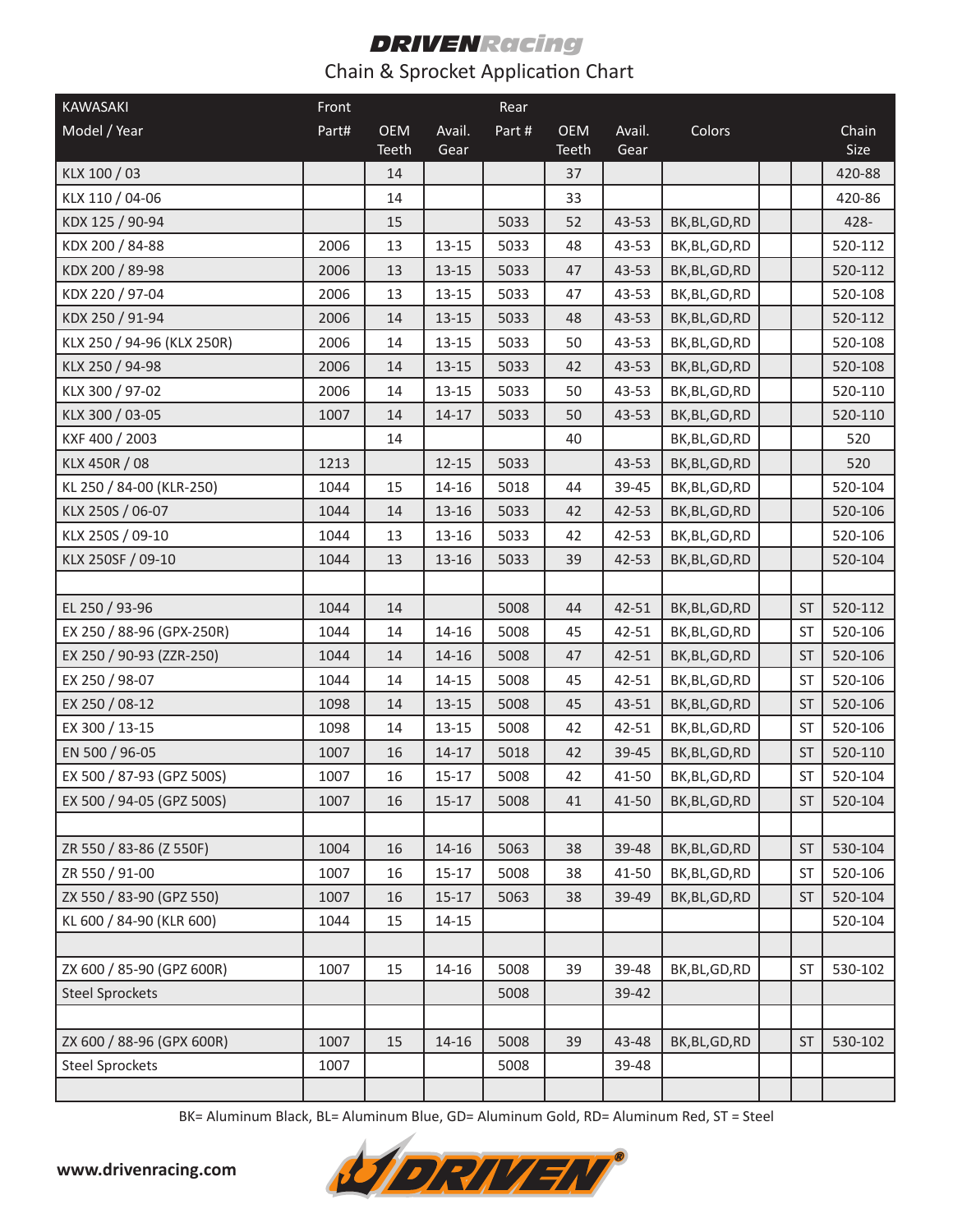| KAWASAKI                          | Front |                     |                | Rear  |                     |                |                |           |               |
|-----------------------------------|-------|---------------------|----------------|-------|---------------------|----------------|----------------|-----------|---------------|
| Model / Year                      | Part# | <b>OEM</b><br>Teeth | Avail.<br>Gear | Part# | <b>OEM</b><br>Teeth | Avail.<br>Gear | Colors         |           | Chain<br>Size |
| ZX 600 /90-93 (ZZR 600)           | 1007  | 15                  | 14-16          | 5018  | 45                  | 39-42          | BK, BL, GD, RD | <b>ST</b> | 530-110       |
| <b>Steel Sprockets</b>            | 1007  |                     |                | 5018  |                     | 39-44          |                |           |               |
|                                   |       |                     |                |       |                     |                |                |           |               |
| ZX 600 / 93-04 (ZZR 600)          | 1007  | 16                  | $14 - 16$      | 5018  | 48                  | 39-42          | BK, BL, GD, RD | <b>ST</b> | 530-112       |
| <b>Steel Sprockets</b>            |       |                     |                | 5018  |                     | 39-44          |                |           |               |
|                                   |       |                     |                |       |                     |                |                |           |               |
| ZZR 600 / 05-07                   | 1046  | 15                  | $14 - 16$      | 5063  | 40                  | 39-49          | BK, BL, GD, RD | <b>ST</b> | 525-110       |
| <b>Steel Sprockets</b>            | 1046  |                     | $14 - 16$      | 5063  |                     | 39-49          |                | ST        |               |
|                                   |       |                     |                |       |                     |                |                |           |               |
| ZX 600 / 95-97 (ZX 6R)            | 1045  | 15                  | $14 - 15$      | 5018  | 40                  | 39-49          | BK, BL, GD, RD | <b>ST</b> | 525-108       |
| <b>Steel Sprockets</b>            |       |                     |                | 5063  |                     | 39-49          |                | <b>ST</b> |               |
|                                   |       |                     |                |       |                     |                |                |           |               |
| ZX 600 / 98-02 (ZX 6R)            | 1046  | 15                  | $14 - 15$      | 5063  | 40                  | 39-49          | BK, BL, GD, RD | <b>ST</b> | 525-110       |
| <b>Steel Sprockets</b>            | 1046  |                     |                | 5063  |                     | 39-49          |                | <b>ST</b> |               |
|                                   |       |                     |                |       |                     |                |                |           |               |
| ZX 636 / 03-04 (ZX 6R)            | 1046  | 15                  | $14 - 15$      | 5063  | 40                  | 39-49          | BK, BL, GD, RD | <b>ST</b> | 520-110       |
| ZX 636 / 05 (ZX 6R)               | 1046  | 15                  | $14 - 15$      | 5063  | 43                  | 39-49          | BK, BL, GD, RD | <b>ST</b> | 520-110       |
| ZX 600 / 03-04 (ZX 6RR)           | 1046  | 15                  | $14 - 15$      | 5063  | 40                  | 39-49          | BK, BL, GD, RD | <b>ST</b> | 520-110       |
| ZX 600 / 05-06 (ZX 6RR)           | 1046  | 15                  | $14 - 15$      | 5063  | 43                  | 39-49          | BK, BL, GD, RD | <b>ST</b> | 520-110       |
| ZX 636 / 06 (ZX 6R/636)           | 1046  | 15                  | $14 - 15$      | 5063  | 43                  | 39-49          | BK, BL, GD, RD | <b>ST</b> | 520-110       |
| ZX 6R / 636 07-16                 | 1007  | 16                  | 14-16          | 5063  | 43                  | 39-49,<br>54   | BK, BL, GD, RD | <b>ST</b> | 520-112       |
| ZX 6R /636 07 -16 Steel Sprockets | 1007  | 16                  | $14 - 16$      | 5063  | 43                  | 40-43          |                | <b>ST</b> | 520-112       |
|                                   |       |                     |                |       |                     |                |                |           |               |
| ER 650 ZX 650R / 06-17            | 2058  | 15                  | $14 - 16$      | 5063  | 46                  | 38-50          | BK, BL, GD, RD | <b>ST</b> | 520-114       |
| ER 650N / 07-09                   | 2058  | 15                  | $14 - 16$      | 5063  | 46                  | 38-50          | BK, BL, GD, RD | ST        | 520-114       |
| VERSYS 650 / 07-15                | 2058  | 15                  | $14 - 16$      | 5063  | 46                  | 39-50          | BK, BL, GD, RD | <b>ST</b> | 520-114       |
|                                   |       |                     |                |       |                     |                |                |           |               |
| Z 650 / 17                        | 2058  | 15                  | $14 - 16$      | 5063  | 46                  | 39-50          | BK, BL, GD, RD | <b>ST</b> | 520-114       |
|                                   |       |                     |                |       |                     |                |                |           |               |
| <b>VULCAN S 15-17</b>             | 2058  | 15                  | $14 - 16$      | 5063  | 46                  | $39 - 50$      | BK, BL, GD, RD | <b>ST</b> | 520-114       |
|                                   |       |                     |                |       |                     |                |                |           |               |
| KL 650 / 87-90 (KLR 650)          | 1044  | 15                  | $14 - 15$      | 5021  | 43                  |                |                | <b>ST</b> | 520-106       |
| KL 650 / 91-97 (KLR 650)          | 1102  | 15                  | $14 - 15$      | 5021  | 43                  |                |                | <b>ST</b> | 520-106       |
| KL 650 / 95-16 (KLR 650)          | 1042  | 15                  | $14 - 15$      | 5021  | 43                  |                |                | <b>ST</b> | 520-106       |
| KLX 650 / 93-96                   | 1042  | 15                  | $14 - 15$      | 5021  | 43                  |                |                | ST        | 520-112       |
| KLX 650 / 93-96 (KLX 650R)        | 1042  | 14                  | $14 - 15$      | 5033  | 49                  | 43-53          | BK, BL, GD, RD | <b>ST</b> | 520-112       |
| EJ 650 / 99-04 (W650)             | 1007  | 15                  | $15 - 17$      | 5018  | 39                  |                | BK,BL,GD,RD    | ST        | 525-104       |
| <b>Steel Sprockets</b>            |       |                     |                | 5018  |                     |                |                | ST        |               |

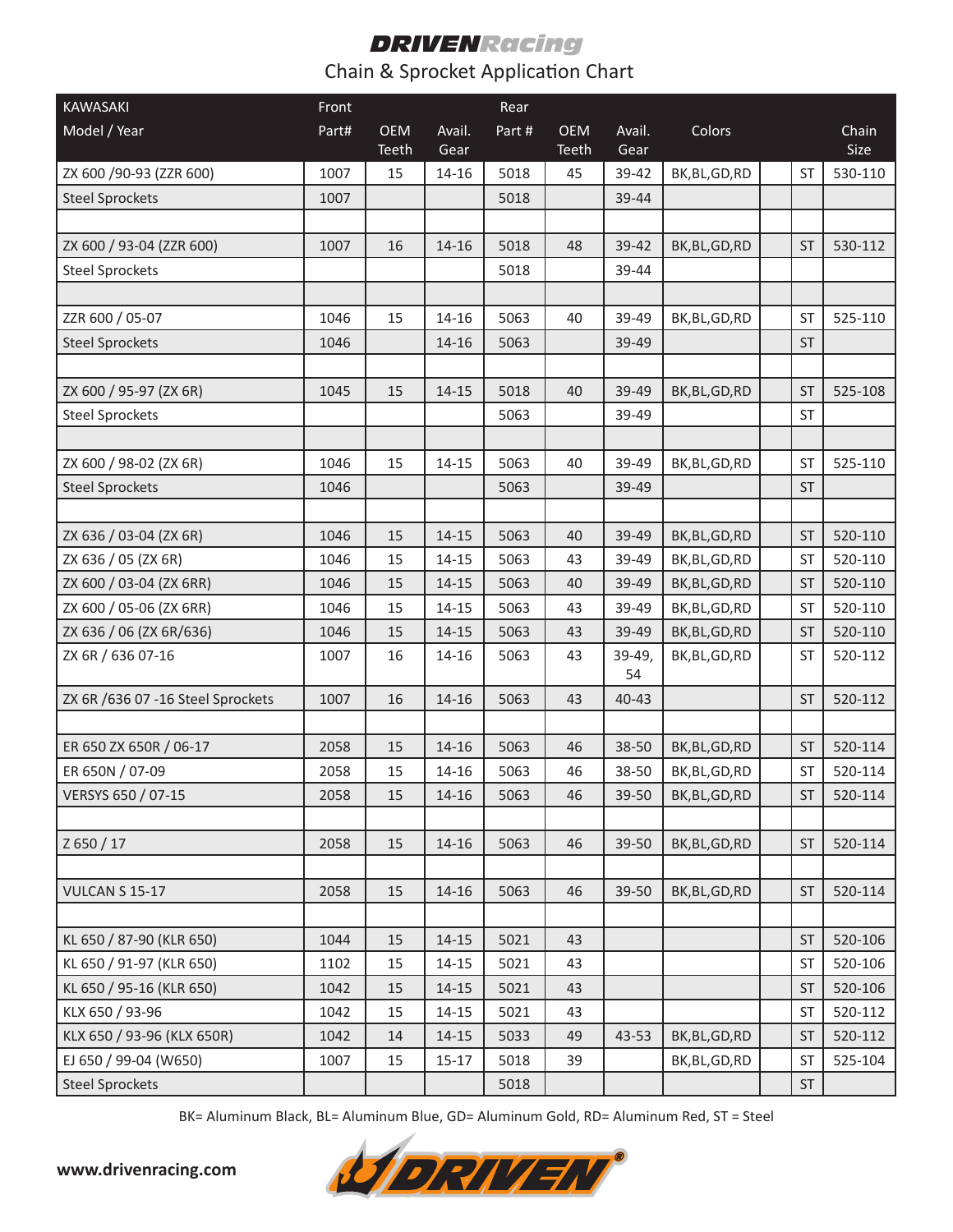| <b>KAWASAKI</b>             | Front |                     |                | Rear  |                     |                |                |           |               |
|-----------------------------|-------|---------------------|----------------|-------|---------------------|----------------|----------------|-----------|---------------|
| Model / Year                | Part# | <b>OEM</b><br>Teeth | Avail.<br>Gear | Part# | <b>OEM</b><br>Teeth | Avail.<br>Gear | Colors         |           | Chain<br>Size |
| ZR 750 / 91-98              | 1007  | 15                  | $15 - 17$      | 5018  | 39                  |                | BK, BL, GD, RD | <b>ST</b> | 525-106       |
| <b>Steel Sprockets</b>      |       |                     |                | 5018  |                     |                |                | <b>ST</b> |               |
| ZX 750 / 84-87 (GPZ 750R)   |       | 16                  |                | 5035  | 49                  |                | BK, BL, GD, RD | <b>ST</b> | 530-112       |
| <b>Steel Sprockets</b>      |       |                     |                | 5035  |                     | 43-46          |                | <b>ST</b> |               |
| ZX 750 / 87-90 (GPZ 750R)   | 1007  | 16                  | $15 - 17$      | 5035  | 47                  |                | BK, BL, GD, RD | <b>ST</b> | 530-112       |
| <b>Steel Sprockets</b>      |       |                     |                | 5035  |                     | 43-45          |                | <b>ST</b> |               |
| ZX 750 / 89 (ZXR 750)       | 1007  | 16                  | $15 - 17$      | 5018  | 46                  | 39-42          | BK, BL, GD, RD | <b>ST</b> | 530-112       |
| <b>Steel Sprockets</b>      |       |                     |                | 5018  |                     | 39-44          |                | <b>ST</b> |               |
| ZX 750 / 90 (ZXR 750)       | 1007  | 16                  | $15 - 17$      | 5063  | 46                  | 39-48          | BK, BL, GD, RD | <b>ST</b> | 530-112       |
| <b>Steel Sprockets</b>      |       |                     |                | 5063  |                     | 39-46          |                | <b>ST</b> |               |
| ZX 750 / 91-93 (ZXR 750/R)  | 1007  | 16                  | $15 - 17$      | 5063  | 45                  | 39-46          | BK, BL, GD, RD | <b>ST</b> | 530-110       |
| 520 Conversion              |       |                     | $14 - 17$      | 5063  |                     | 39-49          |                | <b>ST</b> |               |
| <b>Steel Sprockets</b>      |       |                     |                | 5063  |                     | 39-46          |                | <b>ST</b> |               |
| ZX 750 / 93-96 (ZXR 750)    | 1007  | 16                  | $15 - 17$      | 5063  | 44                  | 39-48          | BK, BL, GD, RD | <b>ST</b> | 530-110       |
| 520 Conversion              |       |                     | $14 - 17$      | 5063  |                     | 39-49          | BK, BL, GD, RD | <b>ST</b> |               |
| <b>Steel Sprockets</b>      |       |                     |                | 5063  |                     | 39-46          |                | <b>ST</b> |               |
| ZX 750 / 93-94 (ZXR 750R)   | 1007  | 16                  | $15 - 17$      | 5063  | 41                  | 39-48          | BK, BL, GD, RD | <b>ST</b> | 530-110       |
| 520 Conversion              |       |                     | $14 - 17$      | 5063  |                     | 39-49          |                | <b>ST</b> |               |
| <b>Steel Sprockets</b>      |       |                     |                | 5063  |                     | 39-46          |                | <b>ST</b> |               |
| ZX 750 / 96-03 (ZX 7R)      | 1007  | 16                  | $15 - 17$      | 5063  | 43                  | 39-45          | BK, BL, GD, RD | <b>ST</b> | 525-110       |
| 520 Conversion              |       |                     | $14 - 17$      | 5063  |                     | 39-49          | BK, BL, GD, RD | <b>ST</b> |               |
| <b>Steel Sprockets</b>      |       |                     |                | 5063  |                     | 39-46          |                | ST        |               |
| ZX 750 / 96-98 (ZX 7RR)     | 1007  | 16                  | $15 - 17$      | 5063  | 42                  | 39-45          | BK, BL, GD, RD | <b>ST</b> | 525-108       |
| 520 Conversion              |       |                     | $14 - 17$      | 5063  |                     | 39-49          | BK, BL, GD, RD | <b>ST</b> |               |
| <b>Steel Sprockets</b>      |       |                     |                | 5063  |                     | 41-46          |                | <b>ST</b> |               |
|                             |       |                     |                |       |                     |                |                |           |               |
| ZR 750 / 99-04 (ZR 7/ZR 7S) | 1007  | 16                  | $15 - 17$      | 5018  | 38                  | 39-46          | BK, BL, GD, RD | <b>ST</b> | 525-108       |
| Z 750 / 04-10               | 1227  | 15                  | $14 - 17$      | 5063  | 43                  | 38-54          | BK, BL, GD, RD | <b>ST</b> | 520-112       |
| ZR 750 / 04-05 (Z 750)      |       | 15                  |                | 5063  | 43                  | 39-48          | BK, BL, GD, RD | ST        | 530-112       |
| <b>Steel Sprockets</b>      |       |                     |                | 5063  |                     | 41-46          |                | ST        |               |
| Z 750S / 05-06              | 1227  | 15                  | $14 - 17$      | 5063  | 43                  | 39-49          | BK,BL,GD,RD    | ST        | 520           |
| <b>Steel Sprockets</b>      |       |                     |                | 5063  | 43                  | $40 - 43$      |                | ST        |               |
|                             |       |                     |                |       |                     |                |                |           |               |
| VN 800 / 95-97              | 1007  | 16                  | $15 - 17$      | 5018  | 46                  | 39-42          | BK, BL, GD, RD | <b>ST</b> | 530-114       |
| <b>Steel Sprockets</b>      |       |                     |                | 5018  |                     | 39-44          |                | ST        |               |
| VN 800 / 97-98              | 1007  | 17                  | $15 - 17$      | 5018  | 42                  | 39-42          | BK, BL, GD, RD | <b>ST</b> | 530-114       |
| <b>Steel Sprockets</b>      |       |                     |                | 5018  |                     | 39-44          |                | ST        |               |
|                             |       |                     |                |       |                     |                |                |           |               |
| VN 800 / 96-05 Classic      | 1007  | 17                  | $15 - 17$      | 5018  | 42                  | 39-42          | BK,BL,GD,RD    | ST        | 530-112       |

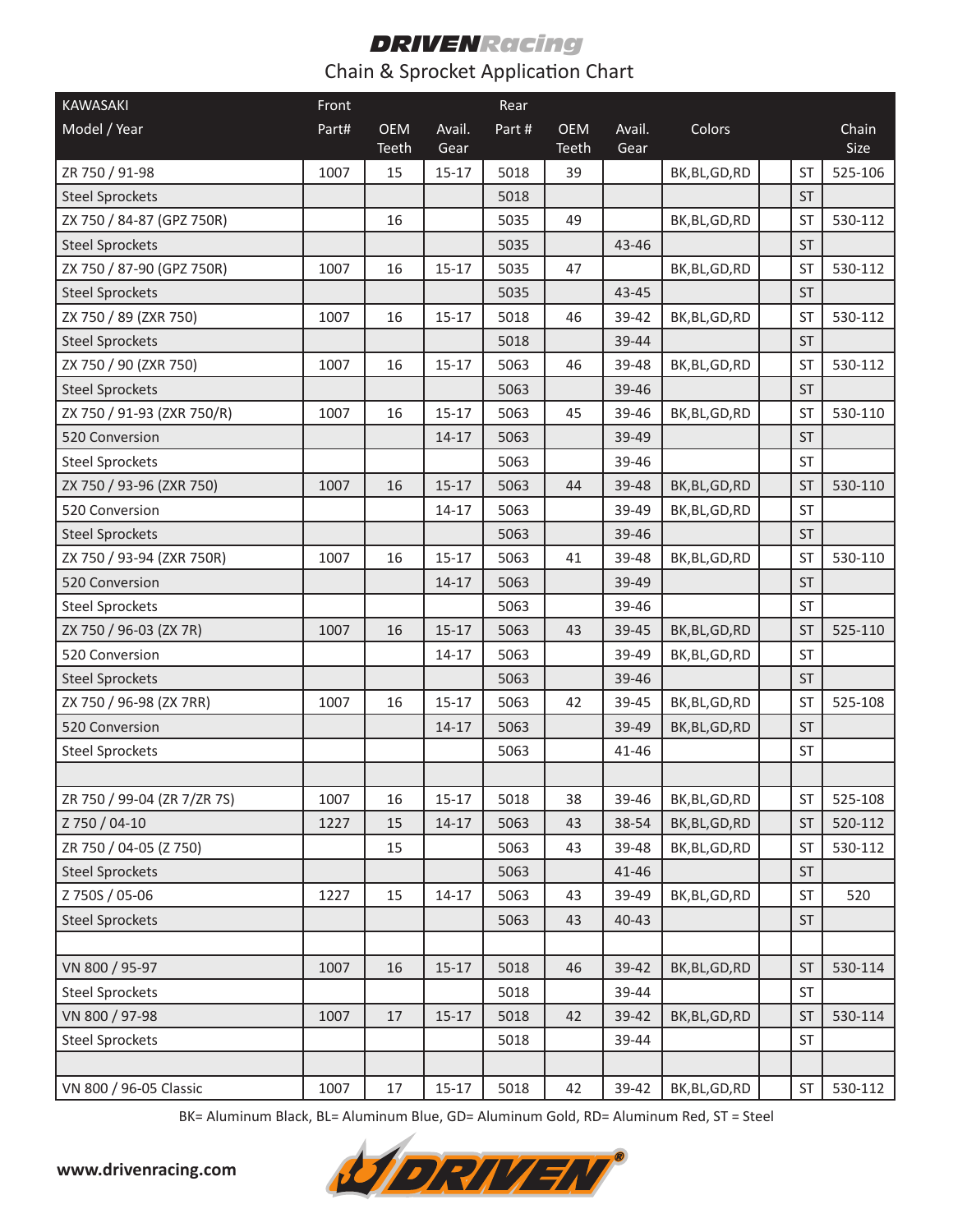| <b>KAWASAKI</b>           | Front |                     |                | Rear   |                            |                |                |                      |               |
|---------------------------|-------|---------------------|----------------|--------|----------------------------|----------------|----------------|----------------------|---------------|
| Model / Year              | Part# | <b>OEM</b><br>Teeth | Avail.<br>Gear | Part # | <b>OEM</b><br><b>Teeth</b> | Avail.<br>Gear | Colors         |                      | Chain<br>Size |
| <b>Steel Sprockets</b>    |       |                     |                | 5018   |                            | 39-44          |                | <b>ST</b>            |               |
|                           |       |                     |                |        |                            |                |                |                      |               |
| VN 800 / 99-04 Drifter    | 1007  | 17                  | $15 - 17$      | 5018   | 40                         | 39-42          | BK, BL, GD, RD | <b>ST</b>            | 530-112       |
| <b>Steel Sprockets</b>    |       |                     |                | 5018   |                            | 39-44          |                | ST                   |               |
|                           |       |                     |                |        |                            |                |                |                      |               |
| Z 800 / 2016              | 1227  | 15                  | $15 - 16$      | 5063   | 45                         | 38-54          | BK, BL, GD, RD | <b>ST</b>            | 520-114       |
|                           |       |                     |                |        |                            |                |                |                      |               |
| ZX 900 / 84-90 (GPZ 900R) | 1017  | 17                  | $15 - 17$      | 5035   | 49                         |                |                | <b>ST</b>            | 530-114       |
| <b>Steel Sprockets</b>    |       |                     |                | 5035   |                            | 43-45          |                | <b>ST</b>            |               |
| ZX 900 / 90-93 (GPZ 900R) | 1017  | 17                  | $15 - 17$      | 5035   | 48                         |                |                | <b>ST</b>            | 530-110       |
| <b>Steel Sprockets</b>    |       |                     |                | 5035   |                            | 43-45          |                | <b>ST</b>            |               |
| ZX 900 / 94-97 (ZX 9R)    | 1007  | 16                  | $15 - 17$      | 5063   | 44                         | 39-46          | BK, BL, GD, RD | <b>ST</b>            | 530-110       |
| 520 Conversion            |       |                     | $14 - 17$      | 5063   |                            | 39-49          | BK, BL, GD, RD | <b>ST</b>            |               |
| <b>Steel Sprockets</b>    |       |                     |                | 5063   |                            | 39-46          |                | ST                   |               |
| ZX 900 / 98-01 (ZX 9R)    | 1007  | 16                  | $15 - 17$      | 5063   | 41                         | 39-46          | BK, BL, GD, RD | <b>ST</b>            | 530-110       |
| 520 Conversion            |       |                     | $14 - 17$      | 5063   |                            | 39-49          | BK, BL, GD, RD | <b>ST</b>            |               |
| <b>Steel Sprockets</b>    |       |                     |                | 5063   |                            | 39-46          |                | <b>ST</b>            |               |
| ZX 900 / 02-04 (ZX 9R)    | 1007  | 16                  | $15 - 17$      | 5063   | 41                         | 39-46          | BK, BL, GD, RD | <b>ST</b>            | 525-110       |
| <b>Steel Sprockets</b>    |       |                     |                | 5063   |                            | 41-46          |                | <b>ST</b>            |               |
|                           |       |                     |                |        |                            |                |                |                      |               |
| Z 900 / 2017              | 1007  | 15                  | $14 - 17$      | 5063   | 44                         | 38-54          | BK, BL, GD, RD | <b>ST</b>            | 525-114       |
|                           |       |                     |                |        |                            |                |                |                      |               |
| LV 1000 / 05 (KLV-1000)   | 1007  | 17                  | $15 - 17$      | 5017   | 41                         | 39-46          | BK, BL, GD, RD | <b>ST</b>            | 525-110       |
| <b>Steel Sprockets</b>    |       |                     |                | 5017   |                            | 40-44          |                | <b>ST</b>            |               |
| ZX 1000 / 86-90 (ZX 10)   | 1527  | 17                  | $16 - 17$      | 5035   | 45                         |                | BK, BL, GD, RD | <b>ST</b>            |               |
| <b>Steel Sprockets</b>    |       |                     |                | 5035   |                            | 43-45          |                | $\mathsf{ST}\xspace$ |               |
| ZX 1000 / 04-05 (ZX 10R)  | 1007  | 17                  | $15 - 17$      | 5063   | 39                         | 39-46          | BK, BL, GD, RD | <b>ST</b>            | 525-110       |
| 520 Conversion            |       |                     | $14 - 17$      | 5063   |                            | 39-49          | BK, BL, GD, RD | <b>ST</b>            |               |
| <b>Steel Sprockets</b>    |       |                     |                | 5063   |                            | 39-44          |                | ST                   |               |
| ZX 1000 / 06-07 (ZX 10R)  | 1007  | 17                  | $15 - 17$      | 5063   | 40                         | 39-46          | BK, BL, GD, RD | ST                   | 525-108       |
| 520 Conversion            |       |                     | $14 - 17$      | 5063   | 40                         | 39-49          |                | <b>ST</b>            |               |
| <b>Steel Sprockets</b>    |       |                     |                |        | 40                         | 39-45          |                | ST                   |               |
| ZX 1000 / 08-10 (ZX 10R)  | 1007  | 17                  | $15 - 17$      | 5063   | 41                         | 39-49,<br>54   | BK, BL, GD, RD | ST                   | 525-110       |
| 520 Conversion            |       |                     | $14 - 17$      | 5063   | 41                         | 39-49          | BK, BL, GD, RD | ST                   |               |
| ZX 10R / 11-15            | 1007  | 17                  | $15-17$        | 5063   | 39                         | 39-46          | BK, BL, GD, RD | <b>ST</b>            | 525-112       |
| 520 Conversion            |       |                     | $14 - 17$      | 5063   | 39                         | 39-49          | BK,BL,GD,RD    | ST                   |               |